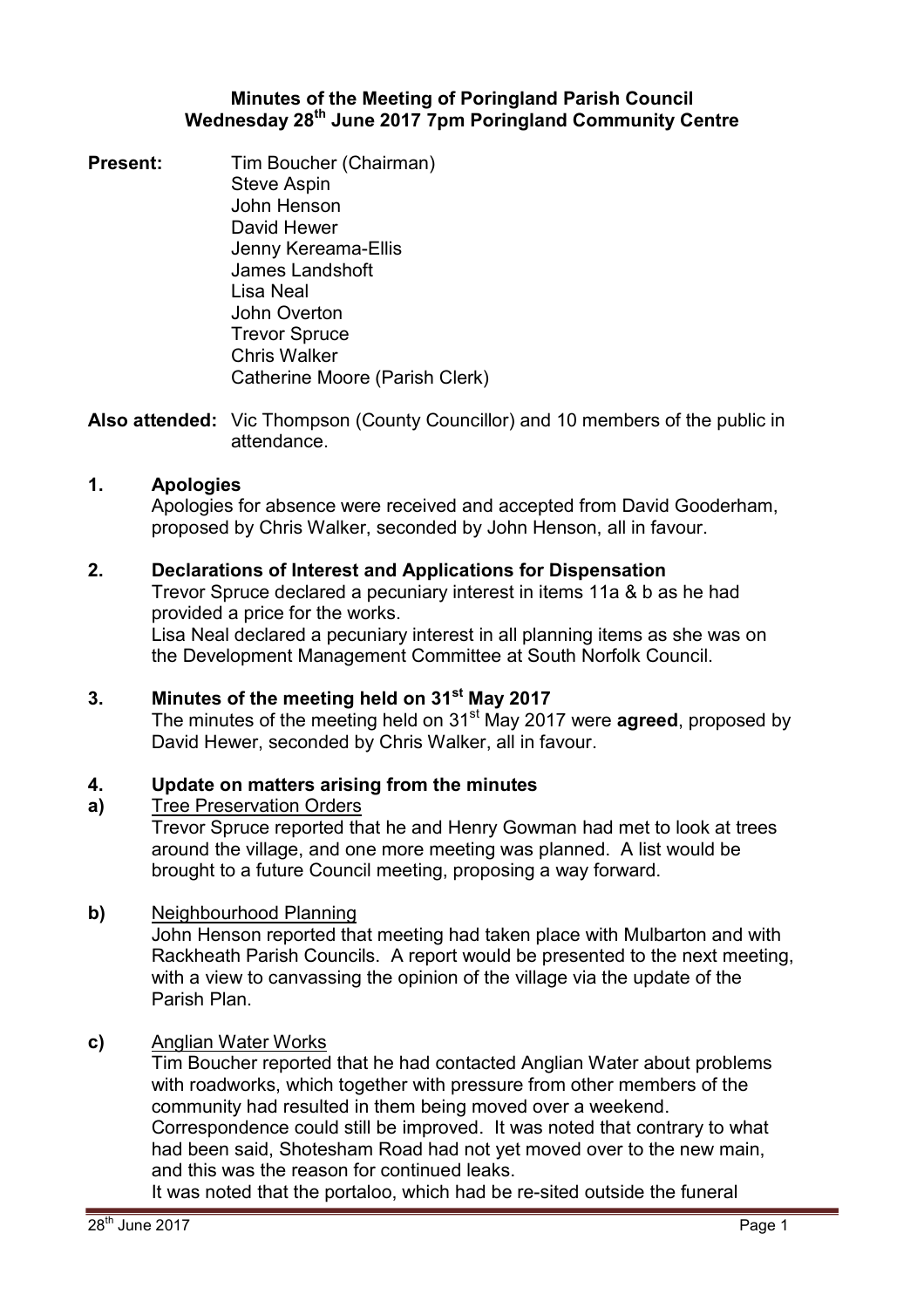directors, was now obscuring visibility for cars turning out of Rectory Lane. The Clerk was asked to report this to Anglian Water. **Clerk**

### **d)** Street Naming

It was noted that 'Taylor' was already allocated within the Norfolk Homes development, and **agreed** that this be replaced with 'Ellis', proposed by Tim Boucher, seconded by David Hewer, all in favour. **Clerk**

## **e)** Community Land Project

It was confirmed that the public consultation was booked for Tuesday  $11<sup>th</sup>$ July, 2pm – 7pm. Councillors were reminded that the printed invitations should be delivered by the end of the weekend. The three options would be presented, feedback received, and comments collated into a final site plan for approval. Once this had been agreed, a new working group would be set up to take forward implementation of the various elements of the site.

#### **f)** Library Entrance Works

The Clerk reported that she had not yet received a substantive response from Norfolk County Council regarding the warranty for the proposed works to the new library entrance. Works would not commence until this had been resolved.

### **5. Report from the Chairman**

Tim Boucher reported that a few tickets were still available for the Clairvoyant Night on Friday. 90's Night had been cancelled due to poor ticket sales. Frankie's Guys was sold out and operating a cancellation list. The Fete was scheduled for  $8<sup>th</sup>$  July, and promised to be a good day.

#### **6. Public Participation**

*Standing orders were suspended to allow the County Councillor, District Councillors and members of the public to speak, proposed by Chris Walker, seconded by Trevor Spruce, all in favour.* 

#### **a)** District Councillors

John Overton reported that there had been proposals from the County Council to move waste collections to three-weekly but this had now been shelved. South Norfolk Council was discussing with developers the arrangements for future management of Section 106 open spaces, with a view to not taking them on any more. This would leave the options of play spaces being managed by management companies, or by the Parish Councils. The Council was looking at a £2M refit of Long Stratton Leisure Centre, following the success of the Wymondham Leisure Centre after refurbishment.

A new village at Honingham Thorpe was being considered as part of the housing allocations within the Greater Norwich Policy Area. This was in addition to service villages taking more development, to meet the government targets. Current developments underway in Poringland were expected to complete in around 5 years time. The Shotesham Road footway and landscaping was expected to be completed within the next few weeks.

#### **b)** County Councillor

Vic Thompson reported that the County Council had begun the first round of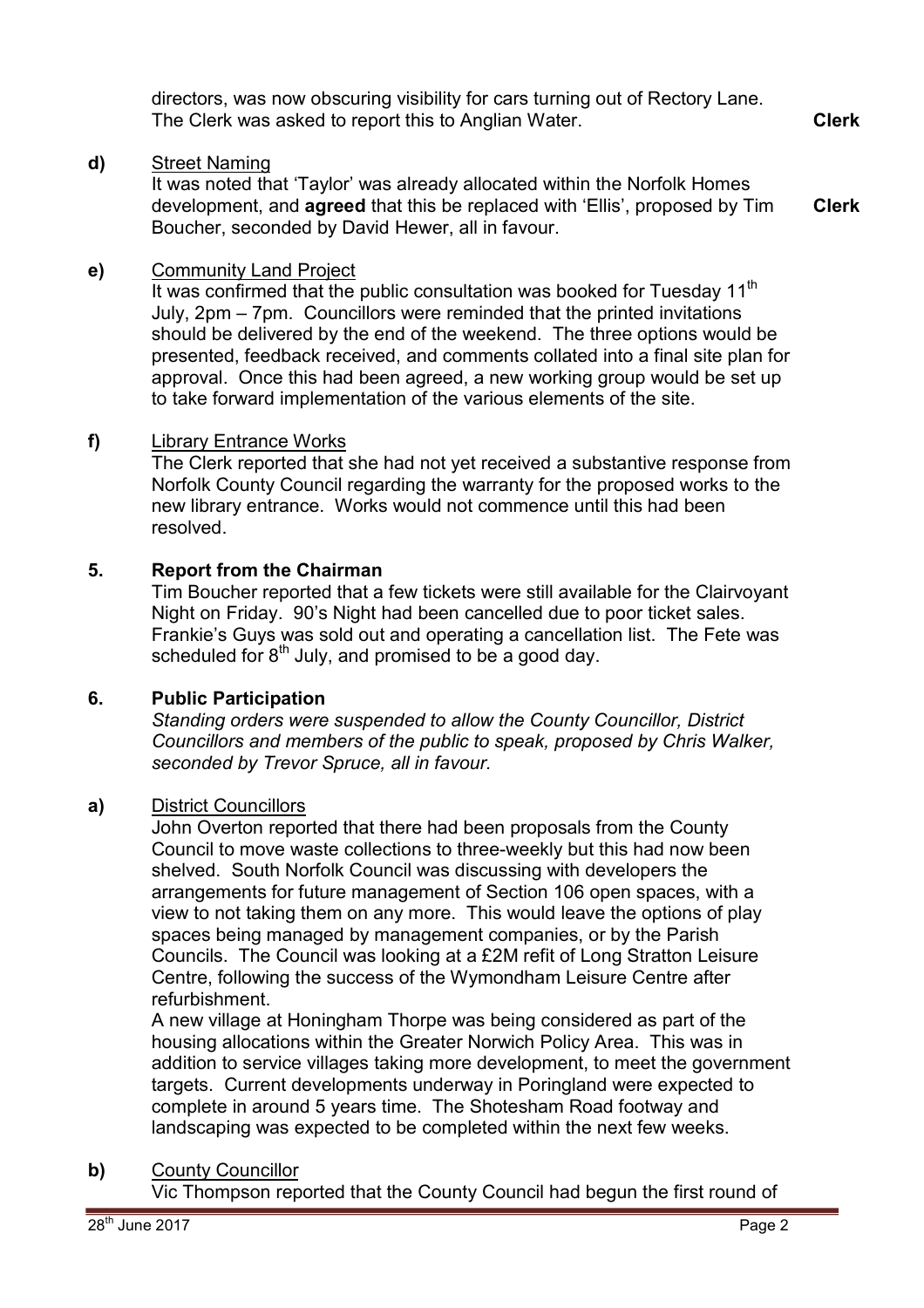committees following the election. Member grants for highways had been introduced. The 20mph zone in the Norfolk Homes development was being implemented, and a meeting would be set up with the Highways Engineer to discuss various Highways matters around the parish.

### **c)** Public Participation

A member of the public asked whether any of the properties in Trafalgar Square owned the verge in Carr Lane. It was confirmed that Norfolk County Council would own a certain proportion of the verge. The member of the public asked whether the hedge would be reinstated along Carr Lane. In response, it was noted that the thick brambles had been removed, and it was understood that the hedge would eventually be in-filled. The member of the public offered three pot-grown oak trees, which were gratefully claimed by the tree warden.

A member of the public asked whether there were proposals to widen the footway at the village hall, as the cycle path appeared to be extended within the revised plans. It was confirmed that no proposals in relation to a cycle path had been seen.

The applicant for the proposed pharmacy near Budgens addressed the Councillors, acknowledging the Council's support and noting that the application had been temporarily withdrawn. It was confirmed that the Council continued to support the application for a new pharmacy, and the applicant was advised to write to the Clerk outlining what he was seeking from the Council.

James Landshoft reported that he had attended a Student Council meeting at Framingham Earl High School. The students had suggested that they would like a reciprocal arrangement where a parish councillor would attend some of their meetings, and they would report to the parish council at set intervals. They had agreed to set up a survey in the autumn term to gain some guidance on current issues. It was suggested that this replicated some of the objectives of the Six Youth Council, and that members of the Student Council could be encouraged to join that group. Feedback was that the young people felt disappointed with the Six Youth Council, and James was asked to feed back to them that they had an opportunity to become involved and shape it. It was **agreed** that James Landshoft would set up a meeting with the Student Council and the 6YC Youth Leader to take things forward. It was noted that there would be a targeted survey as part of the Parish Plan update later in the year.

A member of the public queried the possibility of a new chemist being opened near Budgens. It was confirmed that the Council had supported the application when consulted by NHS England. It was suggested that local opinion could be gathered through social media and the feedback sent to NHS England.

The tree warden reported that he had had complaints about trees being cut down at the village hall, and it was confirmed that this was permitted under the planning application, and that new trees were required to be planted to replace them.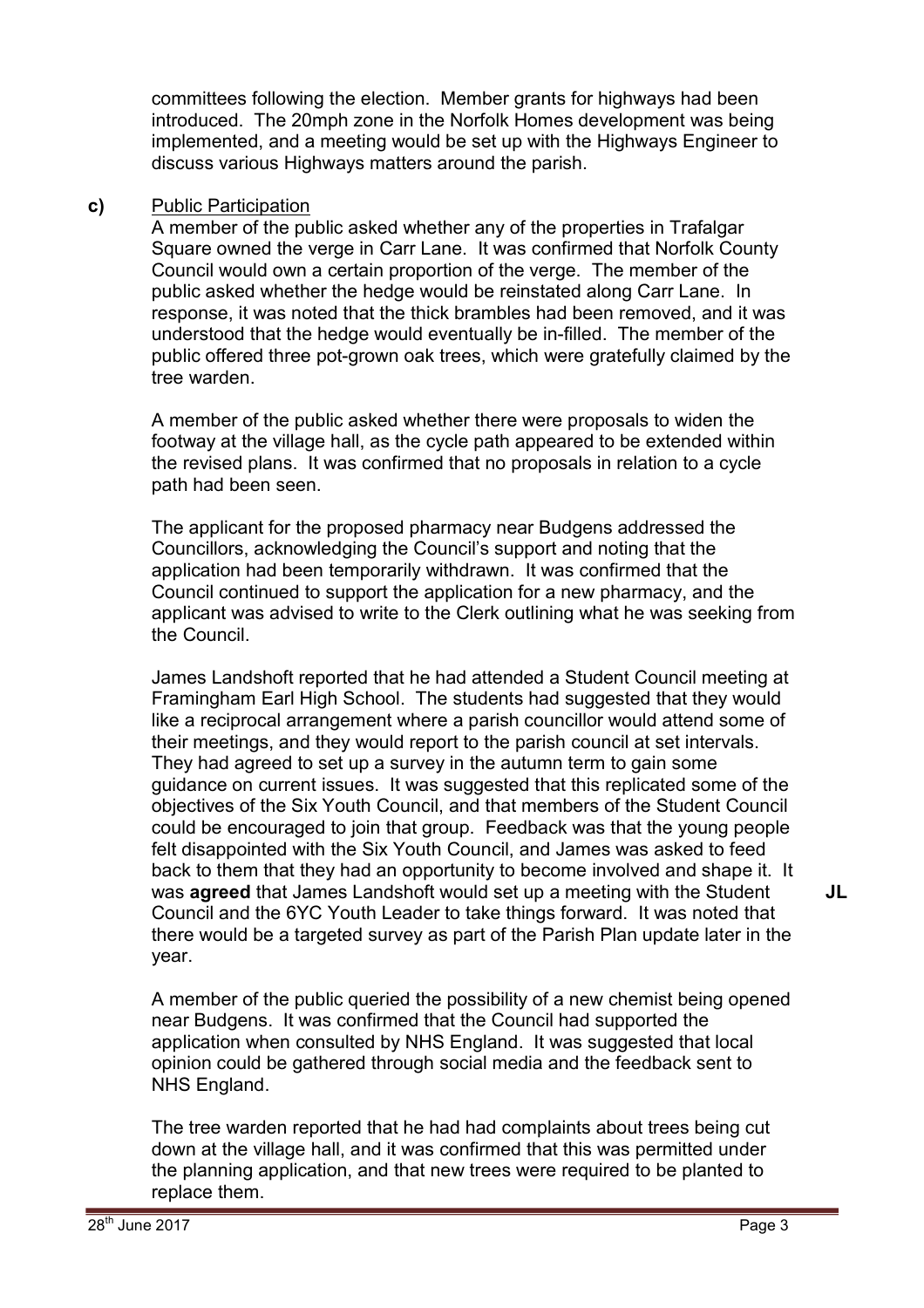*Standing orders were reinstated.* 

*Lisa Neal left the meeting and observed from the public area.* 

#### **7. Planning**

#### **a)**  Applications Received

**i)**  2017/1313 Land to the rear of 6 Old Mill Road: Proposed single story dwelling and detached garage.

Trevor Spruce had viewed the plans and visited the site. He reported that one neighbour strongly objected to the proposals, noting that this was the same site as the recent sub-division of the annexe. The existing property was now two dwellings with a shared driveway, and there was concern that a third property would be sharing the access onto the cul-de-sac. The proposed property would overlook the neighbour.

It was suggested that the proposal was out of scale and character, and was an overcrowded form of development which would result in neighbour disputes. The plans had not shown how water would be disposed of on the site, although the application was only at the outline stage. It was proposed to make no comment, proposed by Trevor Spruce, seconded by John Overton, 4 in favour, 4 against, Chairman's casting vote against therefore the motion fell. It was **agreed** to object to the application, proposed by Tim Boucher, seconded by John Henson, all in favour.

**Clerk**

**Clerk**

**ii)** 2017/1365 28 Collingwood Close: Demolition of existing conservatory and erection of single storey extension.

David Hewer had viewed the plans and visited the site. The proposed extension was on the same footprint as the existing conservatory, and there was a slight reconfiguration of internal rooms proposed. It was **agreed** to support the application. Proposed by David Hewer, seconded by Tim Boucher, all in favour.

**iii)** 2017/1390 Poringland Village Hall, The Street: Variation of Condition 2 (to allow revised plans and elevations) of application 2014/1566 – Demolition of existing village hall. Erection of new All Saints Centre, incorporating a dedicated nursery unit, car parking, soft and hard-landscaping and all associated works.

Chris Walker had viewed the plans and visited the site. The application revised the drawings for the site but did not change the footprint of the site. The amendments included changes to the layout of the designated nursery area, removal of the cross and replacing with coloured glazing, a steeper ridge height achieved by lowering the level of the building, glazed doors for a café area, and movement of the main entrance. There were still only 25 parking spaces for a venue with a capacity of 200 in an area with existing parking concerns. The previously proposed screening from the footway with planting had been removed.

*Steve Aspin left the meeting at 8.05pm.*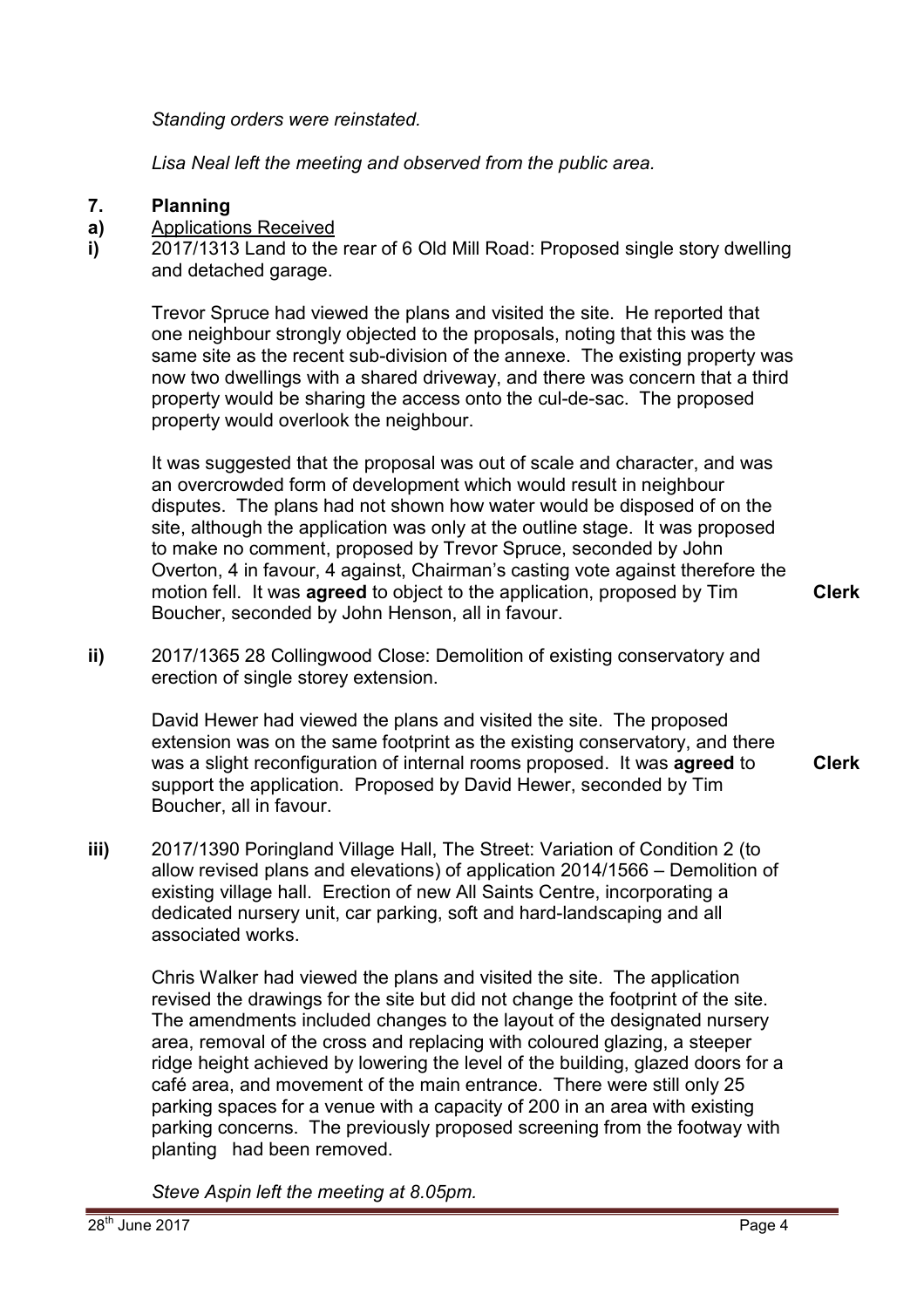It was noted that the new proposal used stacking bond which bore no relation to other neighbouring properties and potentially held no structural integrity. The colour would be bright red and would stand out too much. It was noted that paragraph 173 of the National Planning Policy Framework stated that 'plans should be deliverable', and that with no works begun since the plans had been approved in October 2014, it was not clear whether the works had any prospect of going ahead. It was suggested that a half-built structure would be a blight on the landscape, and noted that the tin hut would not be demolished until the new building was completed. It was not clear where the site compound for building workers would be located and the overall construction methodology would need careful consideration.

It was **agreed** to object to the proposals, outlining the discussions above. Proposed by Chris Walker, seconded by John Henson, all in favour. **Clerk**

- **iv)** It was **agreed** that the following revised application would be considered although it had been received after the publication of the agenda, as it was in the public interest to consider the response in a public meeting.
- **iv)** 2017/1039 3 Hardesty Close: Single storey extension. Increase in height of the existing bungalow roof and additional windows.

John Overton had viewed the revised plans and was familiar with the site. The height had been reduced so that it was in keeping with neighbouring properties, although there was still a concern about adverse pitch and a Velux window which would need to be obscured. The neighbours were happier with the revised plans. It was **agreed** to make no comments. Proposed by John Overton, seconded by John Henson, all in favour.

**Clerk**

- **b)** Planning Decisions
- **i)**  2017/0585 Community Centre, Overtons Way: Oak T44 Pollard at approx. 6m due to excessive decay at base. **APPROVED**
- **ii)**  2017/0896 Land rear of Holly Bank, Heath Loke: Variation of condition 2 (drawings) of application 2015/0316 – Proposed 2 new dwellings and the construction of a double detached garage for plots 1 & 2. **APPROVED**
- **iii)**  2017/0961 Land rear of Holly Bamk, Heath Loke: Discharge of conditions 3 (materials), 4 (boundary treatments) and 5 (surface water drainage) of application 2015/0316 Proposed 2 new dwellings and the construction of a double detached garage for plots 1 & 2. **APPROVED**

*Lisa Neal returned to the meeting.* 

#### **8. Correspondence and Consultations**

**a)**  Community Governance Review

Councillors considered the draft submission outlining three proposals for joint working arrangements for Poringland and the surrounding area. The Clerk was asked to expand the section regarding Trowse to give more detail, and to check the figures in 5.2-5.4, together with a few minor presentation points. It was **agreed** to make this submission to South Norfolk Council, with the agreed amendments, proposed by David Hewer, seconded by John Henson, all in favour.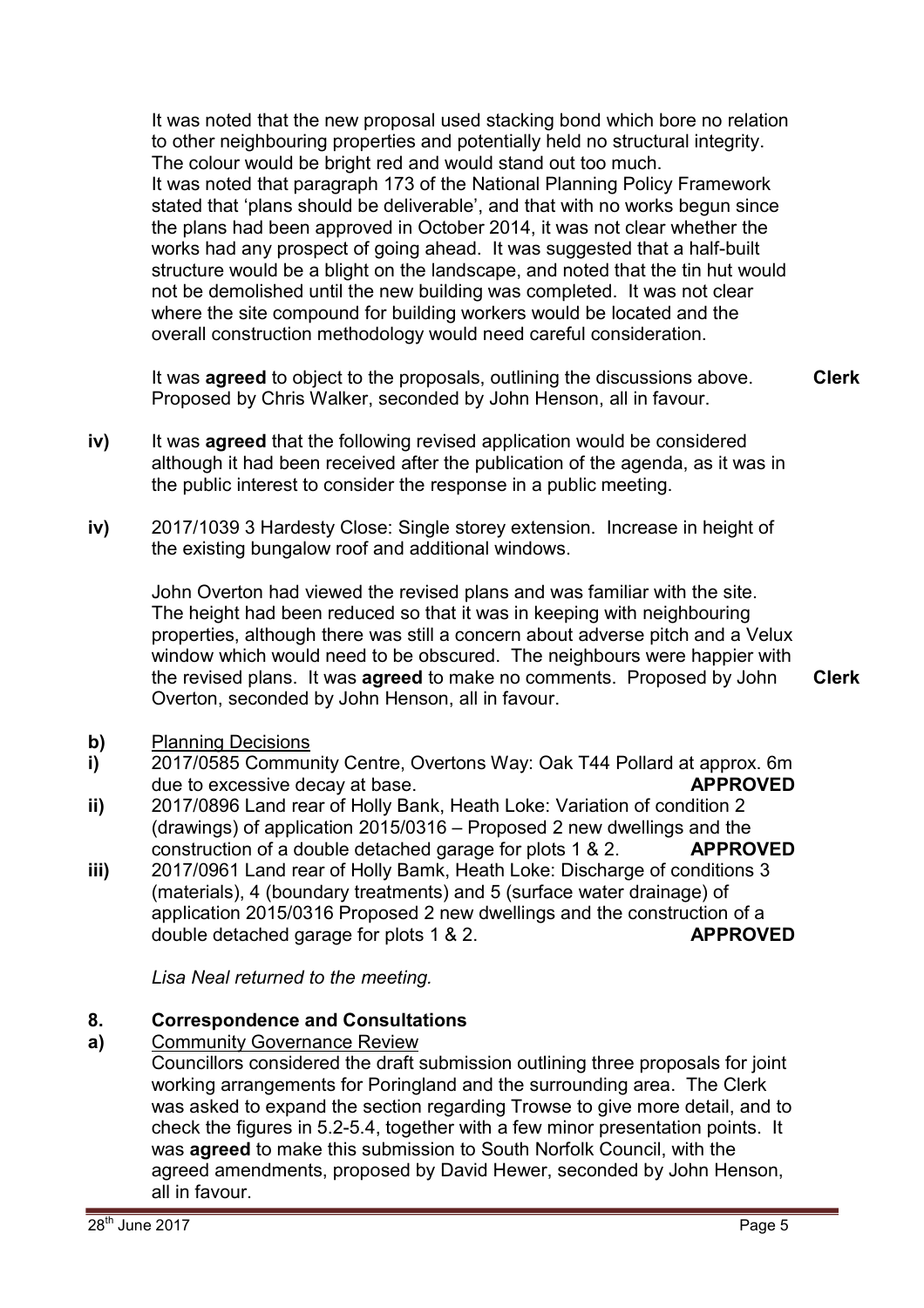*Four members of the public left the meeting.* 

**b)** Landscaping Plan, Heath Farm Phase 2 The proposed landscaping plans were presented for consideration. It was **agreed** to support the proposals. **Clerk**

**c)** Draft Guidelines for Recreation Provision in New Residential Developments Supplementary Planning Document The Chairman asked Councillors to send comments on the document for collation and response at the next meeting. **ALL** 

#### **9. Finance**

**a)**  Receipts, Payments, and Bank Reconciliation

The Clerk noted that this information was not yet available as the future software for the finances had not yet been confirmed. It was expected that all of the back information would be presented by the August meeting, to allow software to be installed and the backlog to be entered.

#### **b)** Accounts for Payment

It was agreed to pay the following accounts, proposed by Chris Walker, seconded by Tim Boucher, all in favour.

|                                  | <b>Staff Salaries</b>            | £5144.00  |
|----------------------------------|----------------------------------|-----------|
| <b>HMRC</b>                      | <b>PAYE &amp; NIC</b>            | £1,733.54 |
| <b>Norfolk Pension Fund</b>      | Superannuation                   | £1,847.26 |
| ВT                               | Telephone and Broadband          | £41.28    |
| Norse Eastern Ltd                | <b>Annual Report Printing</b>    | £285.00   |
| Microshade                       | <b>Hosted IT</b>                 | £138.36   |
| <b>Norfolk Copiers</b>           | Printing                         | £42.31    |
| <b>Total Gas &amp; Power</b>     | <b>Comm Centre Electricity</b>   | £661.03   |
| <b>ESPO</b>                      | <b>Comm Centre Gas</b>           | £52.11    |
| <b>Norwich Electrical</b>        | Comm Centre Light Repair         | £79.92    |
| <b>Spruce Landscapes</b>         | <b>Comm Centre Grounds</b>       | £226.00   |
| <b>Hugh Crane Cleaning Eqt</b>   | <b>Cleaning Materials</b>        | £255.79   |
| WorldPay                         | <b>Card Machine Charges</b>      | £8.27     |
| A Ryan                           | <b>Casual Hire Refund</b>        | £20.00    |
| Veolia                           | <b>Waste Collection</b>          | £99.56    |
| <b>Spruce Landscapes</b>         | <b>Burial Ground Maintenance</b> | £750.00   |
| Anglian Water                    | <b>Burial Ground Water</b>       | £14.79    |
| Anglian Water                    | <b>Playing Field Water</b>       | £127.23   |
| Glasdon                          | Replacement Bin - Royal Oak      | £183.87   |
| <b>Chaplin Farrant</b>           | <b>Community Land Project</b>    | £900.00   |
| Garden Guardian                  | <b>Grounds Maintenance</b>       | £723.00   |
| J & A Saunders                   | <b>Window Cleaning</b>           | £150.00   |
| Barclaycard                      | Various                          | £409.51   |
| <b>Parish Online</b>             | <b>Mapping Subscription</b>      | £67.20    |
| <b>High Crane Cleaning Eqt</b>   | <b>Cleaning Materials</b>        | £237.39   |
| <b>Fairy Tale Party Packages</b> | <b>Fete Entertainment</b>        | £99.00    |
| James D's Party Time             | 90's Night Cancellation Fee      | £150.00   |
| Eon                              | <b>Playing Field Electricity</b> | £270.81   |
| C Moore                          | Mileage                          | £24.75    |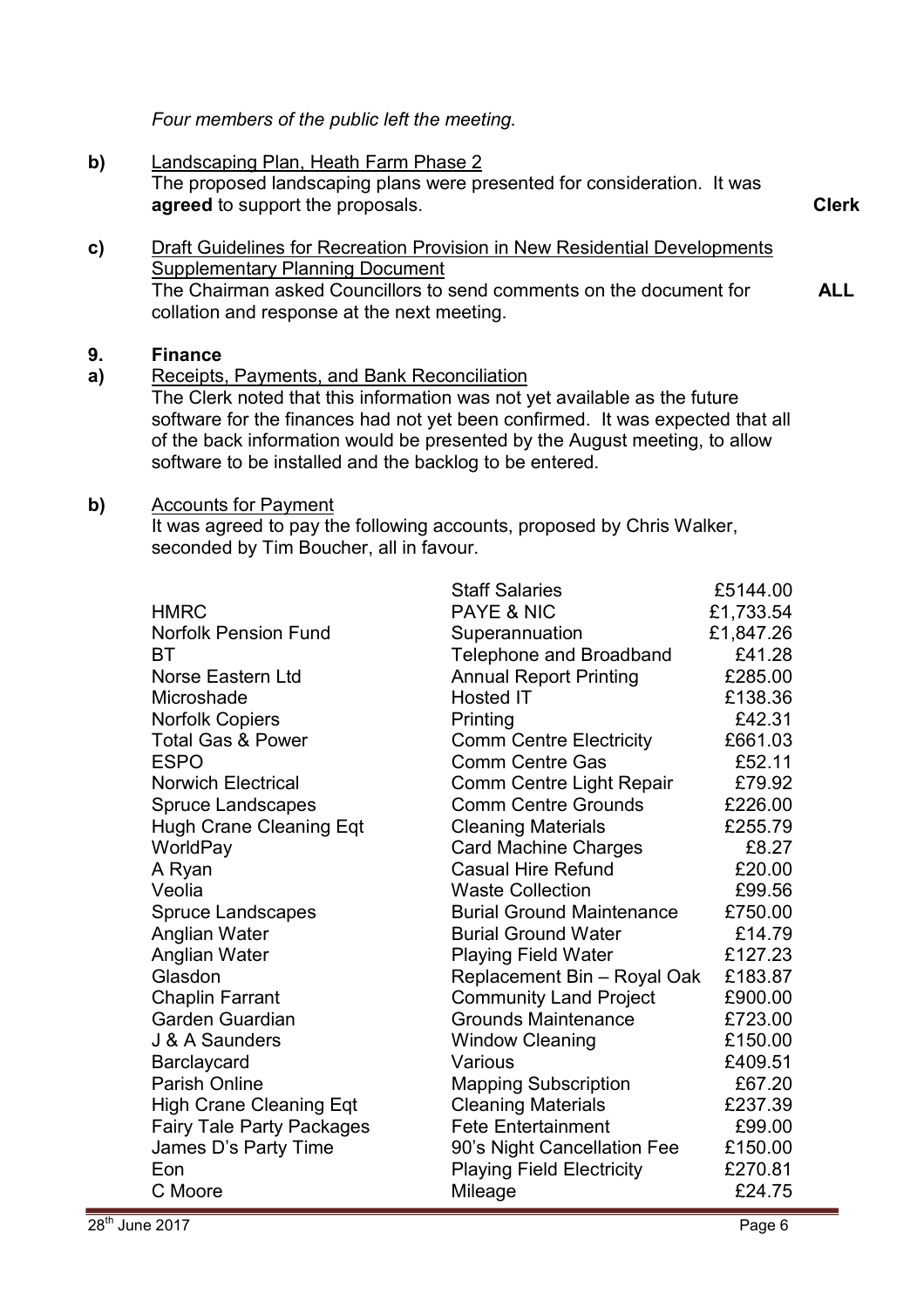| C Moore                   | Petty Cash Top Up        | £83.38  |
|---------------------------|--------------------------|---------|
| Various                   | 90's Night Refund        | £130.00 |
| HouseProud Commercial Ltd | <b>Relief Caretaking</b> | £800.38 |

It was **agreed** that cheques for refunds for the 90's Night could be raised between meetings, to ensure that they were delivered in a timely manner.

#### **10. Welcome Home and Memorial Playing Field Trust**

**a)**  Report of the Meeting Tim Boucher presented the report of the meeting, which was taken as read.

## **11. Other Matters**

*Trevor Spruce left the meeting.* 

#### **a)** Yew Hedge at Cemetery

The Clerk reported that an estimate had been obtained for planting a yew hedge at the cemetery. It was **agreed** to request another two quotes, proposed by John Henson, seconded by James Landshoft, all in favour.

**b)** Paving Slabs at Community Centre

The Clerk reported that an estimate had been obtained from the grounds maintenance contractor for relaying some slabs which were presenting a trip hazard. The estimate was for £200.00. It was **agreed** to go ahead with this, proposed by David Hewer, seconded by James Landshoft, all in favour. **Clerk**

It was noted that the fence at the Memorial Garden was falling down, and that the Clerk and Trevor Spruce had met with the owners of the neighbouring property to discuss this. Although the fence belonged to the property, the neighbour was happy for this to be taken down, and for the Council to take ownership of the laurel hedge along the driveway. The cost of removing the fence would be £150.00, and it was **agreed** to go ahead with this, proposed by David Hewer, seconded by James Landshoft, all in favour. **Clerk**

*Trevor Spruce returned to the meeting.* 

#### **c)** Repair to Play Equipment

The Clerk presented prices for replacing a flat swing seat and a split beam at Mulberry Village Green, with Fenland Leisure quoting £521.09 plus VAT. The Clerk noted that in her experience Fenland Leisure offered the best value for money, and had carried out other repairs recently. It was **agreed** to accept the quotation, proposed by Trevor Spruce, seconded by Lisa Neal, all in favour. **Clerk**

#### **d)** Norse Maintenance Contracts

The Clerk reported that there had been problems with Norse carrying out routine maintenance on play equipment. Following informing the Operations Manager that the Council would be considering a stage 2 complaint with a view to considering whether contractual obligations had been met, some works had been carried out, therefore the Clerk had given a timescale of the next meeting to carry out all of the outstanding works.

**e)** Rialtas Booking and Accounts Software

**Clerk**